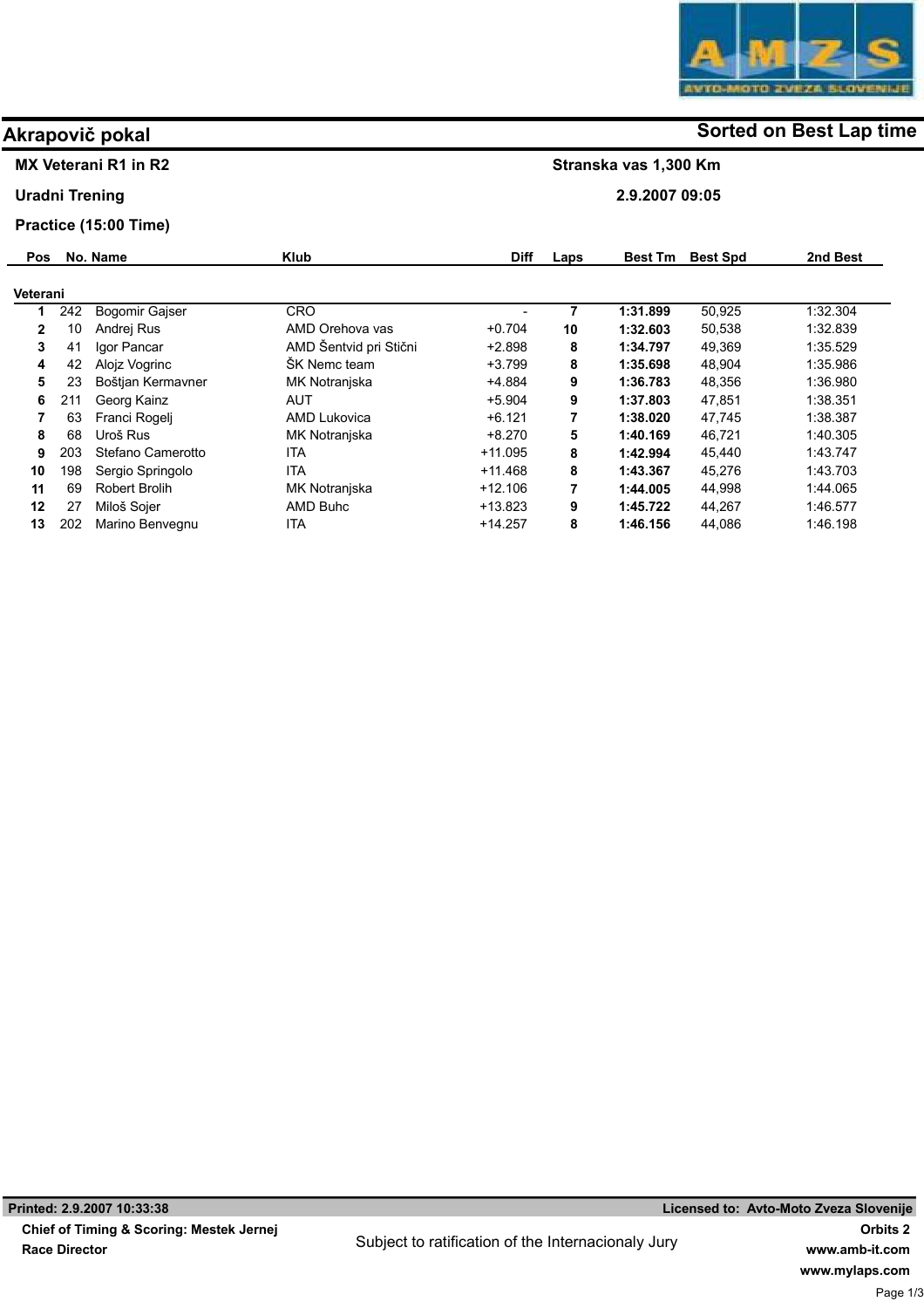## MX Veterani R1 in R2

Uradni Trening

## Practice (15:00 Time)

| <b>Pos</b>   |      | No. Name           | <b>Klub</b>               | <b>Diff</b> | Laps | <b>Best Tm</b> | <b>Best Spd</b> | 2nd Best |  |
|--------------|------|--------------------|---------------------------|-------------|------|----------------|-----------------|----------|--|
| Veterani R2  |      |                    |                           |             |      |                |                 |          |  |
|              | 58   | Stane Pečjak       | AMD Šentvid pri Stični    |             | 9    | 1:41.894       | 45,930          | 1:42.176 |  |
| $\mathbf{2}$ | 65   | Gregor Strle       | MK Notranjska             | $+0.160$    | 7    | 1:42.054       | 45.858          | 1:42.187 |  |
| 3            | 252  | Gorazd Vidic       | NIX moto klub Semič       | $+0.899$    | 8    | 1:42.793       | 45,528          | 1:42.850 |  |
| 4            | 45   | Tomaž Hren         | ŠD Inotherm racing team   | $+2.679$    | 9    | 1:44.573       | 44.753          | 1.45.103 |  |
| 5            | 196. | Zlatko Vaupotič    | MK Notranjska             | $+3.263$    | 8    | 1:45.157       | 44.505          | 1:45.720 |  |
| 6            | 106  | Franko Erzetič     | MK Beli Kamen             | $+3.614$    | 8    | 1:45.508       | 44,357          | 1.45.637 |  |
|              | 126  | Peter Stibilj      | <b>Motoklub Rihemberk</b> | $+3.783$    |      | 1:45.677       | 44,286          | 1:46.989 |  |
| 8            | 79   | Janez Mazi         | <b>AMD Lukovica</b>       | $+4.180$    | 8    | 1:46.074       | 44,120          | 1.48.019 |  |
| 9            | 59   | Claudio Lorenzetto | MK Notranjska             | $+5.320$    | 4    | 1:47.214       | 43,651          | 1:47.581 |  |
| 10           | 19   | Ciril Jeraj        | AMD Kranj                 | $+5.429$    | 8    | 1:47.323       | 43,607          | 1.51.766 |  |
| 11           | 177  | Daniele Sturni     | Italija                   | $+6.767$    | 7    | 1:48.661       | 43,070          | 1.49.903 |  |
| 12           | 173  | Rosario Farina     | Italija                   | $+6.768$    | 8    | 1:48.662       | 43,069          | 1:48.756 |  |
| 13           | 218  | Milan Žvan         | AMD Šentvid pri Stični    | $+7.471$    | 8    | 1:49.365       | 42,792          | 1.49.484 |  |
| 14           | 110  | Bojan Škufca       | NIX moto klub Semič       | $+10.771$   |      | 1:52.665       | 41.539          | 1:52.929 |  |
| 15           | 200  | Vojko Križan       | MK Notranjska             | $+10.808$   |      | 1:52.702       | 41,525          | 1:53.273 |  |



# Akrapovič pokal and some of the solution of the Sorted on Best Lap time

Stranska vas 1,300 Km

2.9.2007 09:05